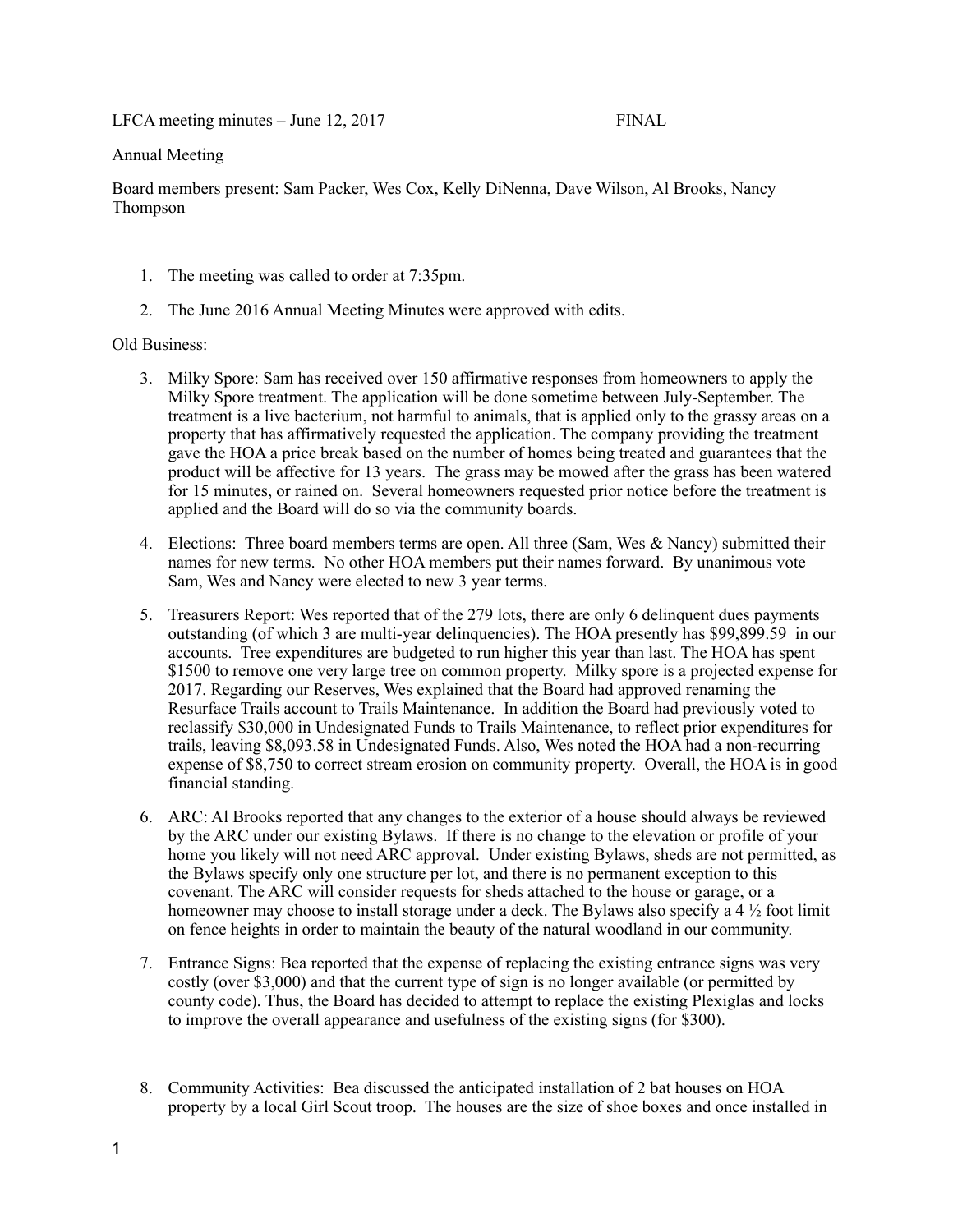our trees will help to reduce the mosquito population. Bea reminded the community to check out the Little Library on Octavia Court which allows neighbors to exchange free books. She also asked neighbors to let her know when a new family moves in to our community as she will ensure that a New Neighbor packet goes out to them. Finally, Bea announced that the Community Oktoberfest will take place on September 17, 2017.

9. LFCA Website: Nancy reminded homeowners to visit the updated, HOA website at http:// www.lakeforestcommunity.org/. The website houses all community documents for the HOA, and there is a submission link for questions or comments to the Board. This is the only official website for the HOA and is maintained by homeowner, Gerhard Treiber. In contrast, the Nextdoor website is a complimentary, third party site intended as a general exchange of information between HOA residents and the larger community.

New Business/Questions:

- o Stream erosion: A neighbor asked the HOA to look into erosion along the path from Paloma to the park. Dave will investigate and report to the homeowner. He explained that water erosion is generally a naturally occurring event and waterways are typically the responsibility of the County. However, the Board has contributed on a one-time basis this year to the repair of a stream embankment on common property that was substantially eroded and exposing an adjacent homeowner's property to immediate harm.
- o Vacant Board Term: There is a vacant 2-year term on the Board due to Dan Kolcun's resignation. No one present sought the membership, so the Board will fill the seat at their next meeting.
- o Audit: In response to a homeowner question, Sam reported that the Treasurer is compiling his notes to turn over to the Board in August so that the review can be undertaken in September.
- o Contact Info: A homeowner inquired whether the Board could compile a list of resident email addresses to use as notification method. The Board does collect email addresses but does not rely on them for community wide notification due to the difficulty in keeping them up-to-date. Another homeowner asked if the Board would publish a list of all homeowner names and addresses. The Board declined. Property ownership changes frequently and current information is available through Fairfax County.
- o Property Maintenance Concerns: A resident expressed concern that a neighbor routinely dumps grass clippings on common property. The Board discourages this practice and instructs all mowing companies to haul away their refuse. Another homeowner asked about mowing in the common areas. The Board hires a mowing company to maintain all common grassy areas. Please notify us if an area is not being maintained. A homeowner complained about the continuing pooling of water at Cervantes Lane and Maritime. The Board will contact VDOT again to evaluate the problem. Another homeowner requested that flowers be planted at the entrance at Modisto. The Board will consider this at our next meeting.
- o Community Safety: A resident asked about the repairs to the guardrail at the community entrance on Cervantes lane. As a result of a recent accident on the corner of Cervantes Lane and the Parkway, VDOT has removed the damaged guardrail and replaced it with an attenuator, essentially a big shock absorber. Residents also inquired about the noise and